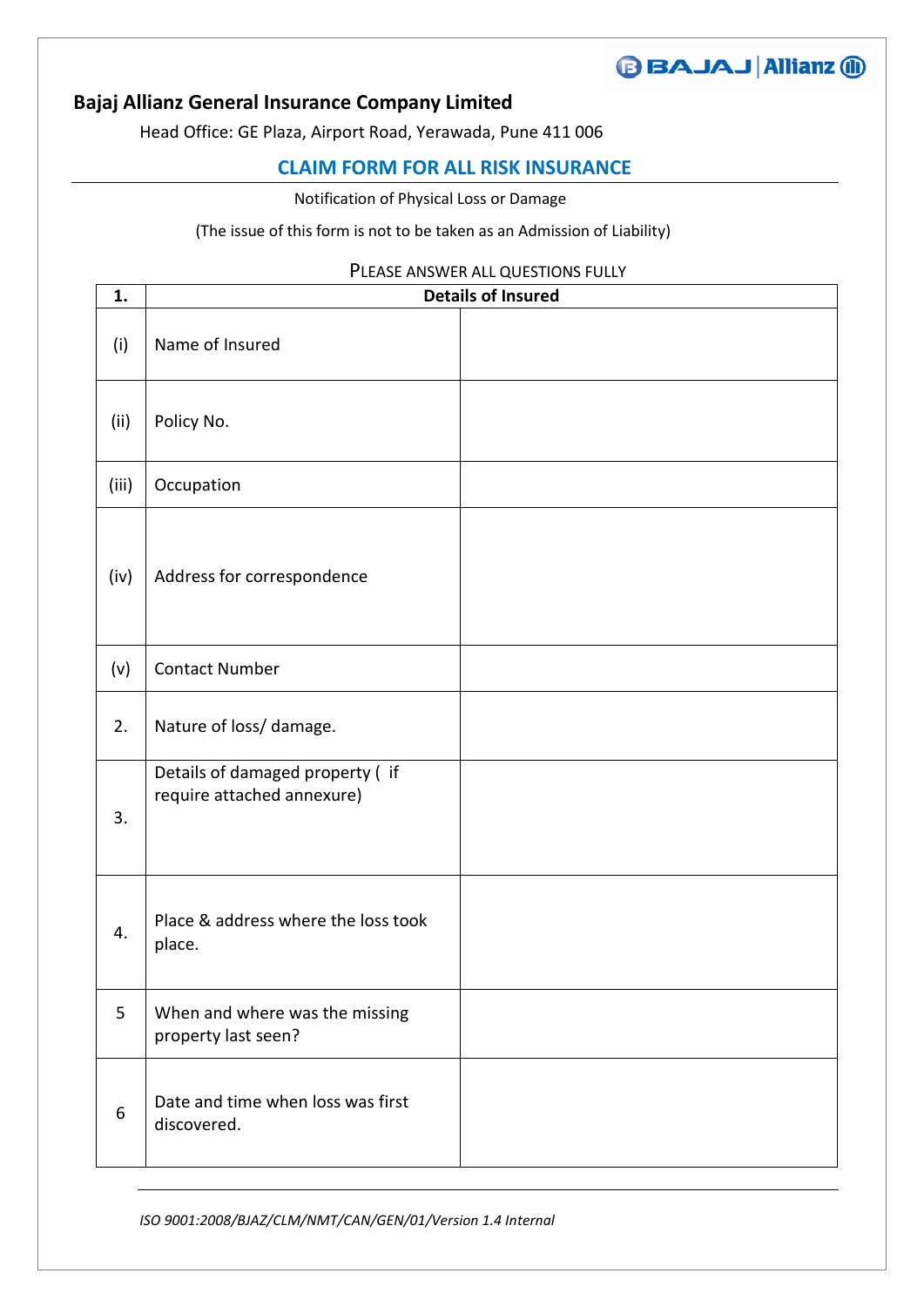|                |                                                                                                             | <b>BAJAJ Allianz 10</b> |
|----------------|-------------------------------------------------------------------------------------------------------------|-------------------------|
| $\overline{7}$ | State the circumstances of the loss or<br>damage.                                                           |                         |
| 8              | Estimated value of items lost or<br>Damaged                                                                 |                         |
| 9.             | Date and time of reporting the loss to<br>Police Station.<br>(Please furnish copy of FIR, If<br>applicable) |                         |
| 10.            | Name and address of the Police<br>Station.                                                                  |                         |
| 11.            | Are you the sole owner of the<br>property?                                                                  |                         |
| 12.            | Have you ever before sustained loss of<br>the same nature?<br>If so, give particulars.                      |                         |
| 13.            | Is there any other insurance on the<br>same property?<br>If so, give full particulars                       |                         |
| 14             | Any additional information relevant to<br>processing of claim                                               |                         |